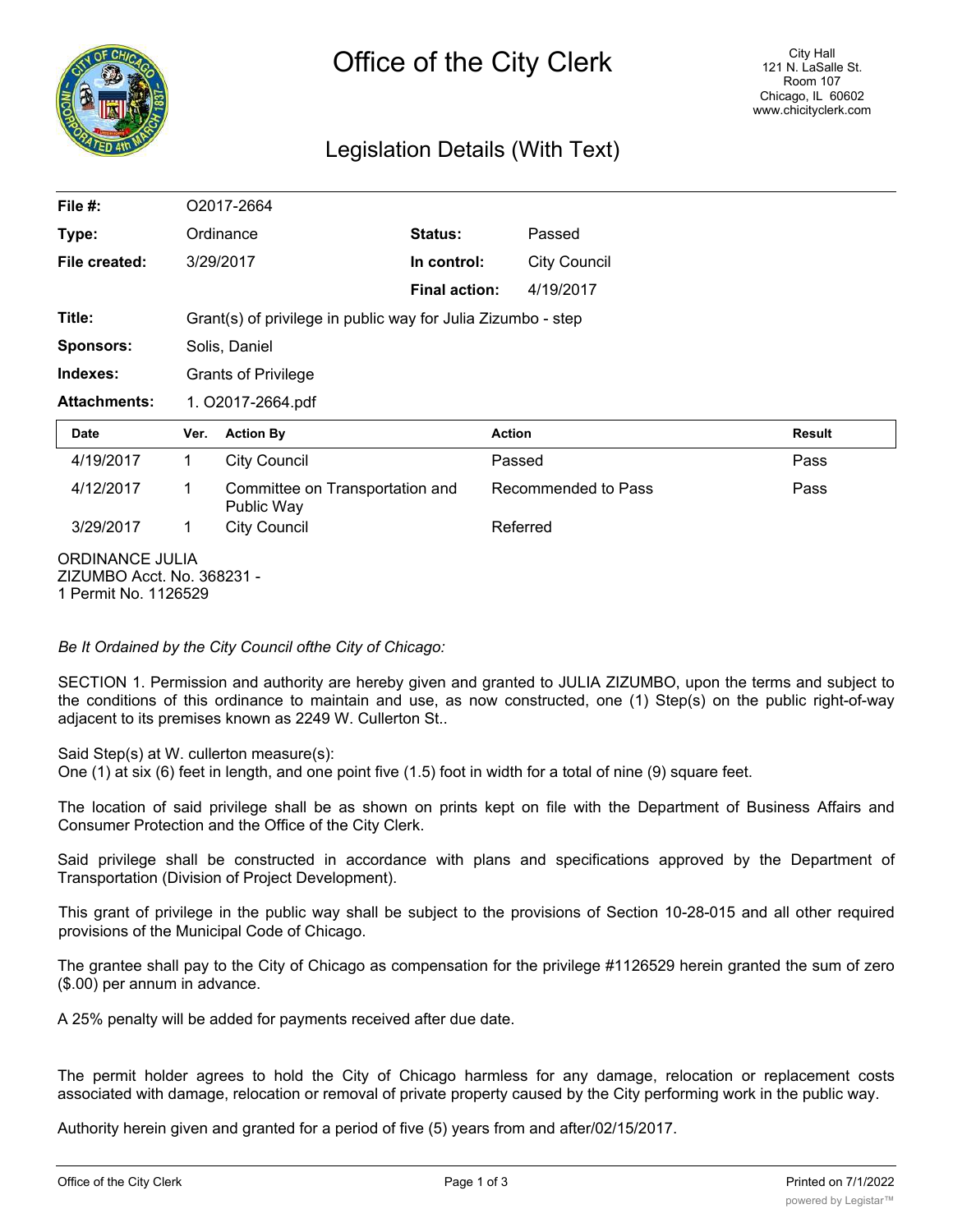Alderman

Daniel S. Solis 25th Ward

Page 1

(Page 2 of 2)

Department of Business Affairs and Consumer Protection Small Business Center - Public Way Use Unit City Hall-121 N LaSalle Street, Room 800 • Chicago, IL 60602 312-74-GOB1Z/312-744-6249 • (312) 744-1944 (TTY) httpV/www citvofchicago.org/bacp <http://citvofchicago.org/bacp>

**03/29/2017**

**Alderman Daniel S. Solis** Ward #25 City of Chicago City Hall, Room 304 121 "North LaSalle Street Chicago, Illinois 60602

## **Re: An ordinance to use and maintain a portion of the public right-of-way for one (1) step(s) for JULIA ZIZUMBO, adjacent to the premises known as 2249 W. Cullerton St..**

## **Dear Alderman Daniel S. Solis:**

The applicant referenced above has requested the use of the public right-of-way for a step(s). An ordinance has been prepared by the Department of Business Affairs and Consumer Protection - Small Business Center -Public Way Use Unit for presentation to the City Council. Because this request was made for properties located in your ward, as approved by you as per the attached, I respectfully request that you introduce the attached ordinance at the next City Council meeting.

If you have any questions regarding this ordinance, please contact Anthony Bertuca at (312) 744-5506.